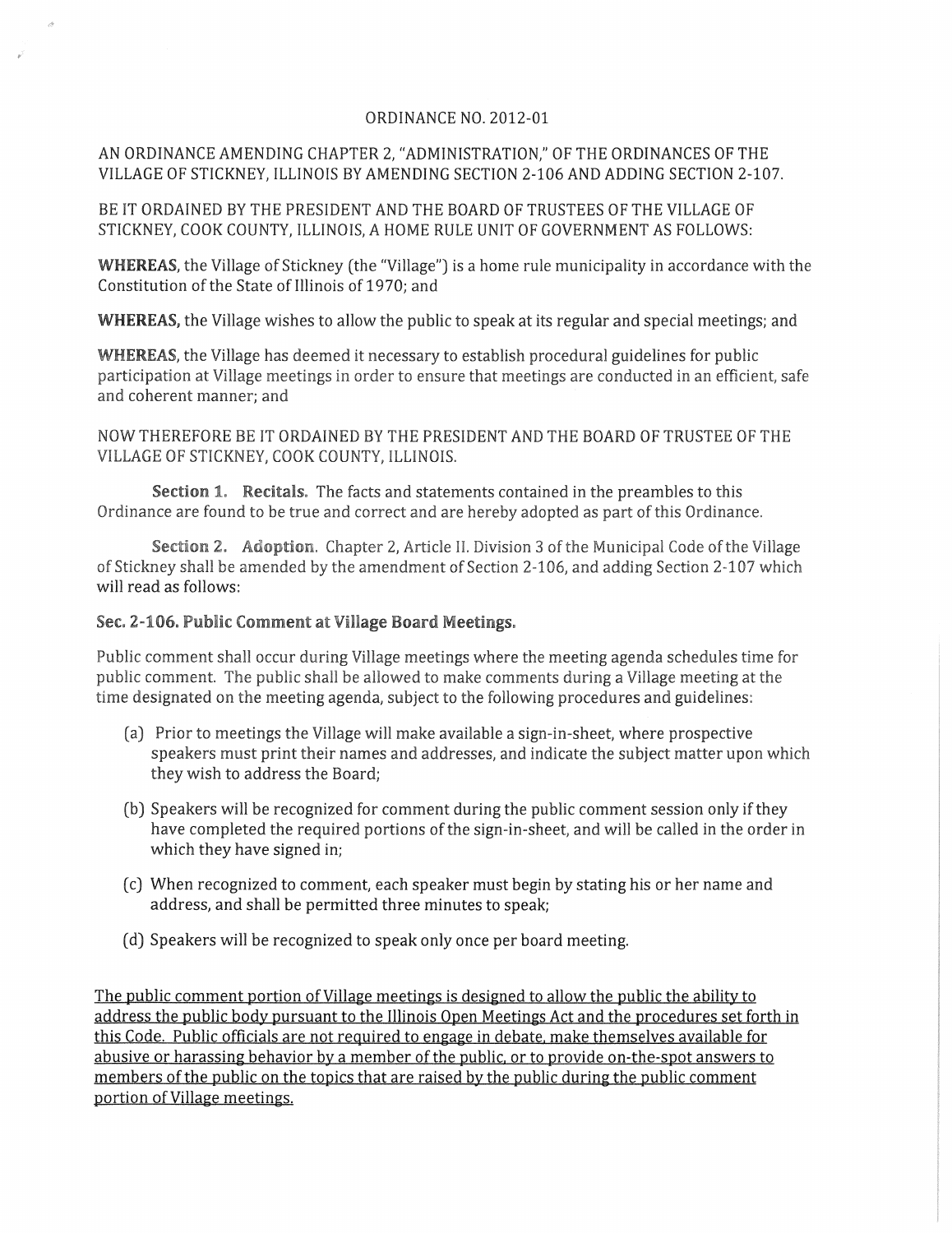## Sec. 2.107 Rules of Decorum at Village Meetings

[a)Addressing the Board. Each person who addresses the Board and/or the President shall refrain from making personal. impertinent. slanderous or profane remarks to any member of the Board and/or the President, the Village staff, or the general public. Any person who makes such remarks. or who utters loud. threatening. personal or abusive language. or engages in any other disorderly conduct. which disrupts, disturbs or otherwise impedes the orderly conduct of any Board meeting shall. at the discretion of the presiding officer. or a majority of the Board. be barred from continuing to attend that meeting.

- (b) Enforcement of Decorum.
	- $(1)$  Warning. The presiding officer shall request that a person who is breaching the rules of decorum be orderly.
	- $[2]$  Removal. If after receiving a warning from the presiding officer, a person persists in disturbing the meeting, the presiding officer shall order him to leave the Board meeting. If the person does not remove himself. the presiding officer may order any law enforcement officer who is on duty at the meeting to remove that person from the meeting halL
	- (3) Penalty, Any person who refuses to comply with an order to leave a Board meeting given pursuant to this Section shall be guilty of a violation of this Section and subject to the penalties set forth in Section 1-09 of the Village Code. and may be charged with an act of disorderly conduct under Illinois law.